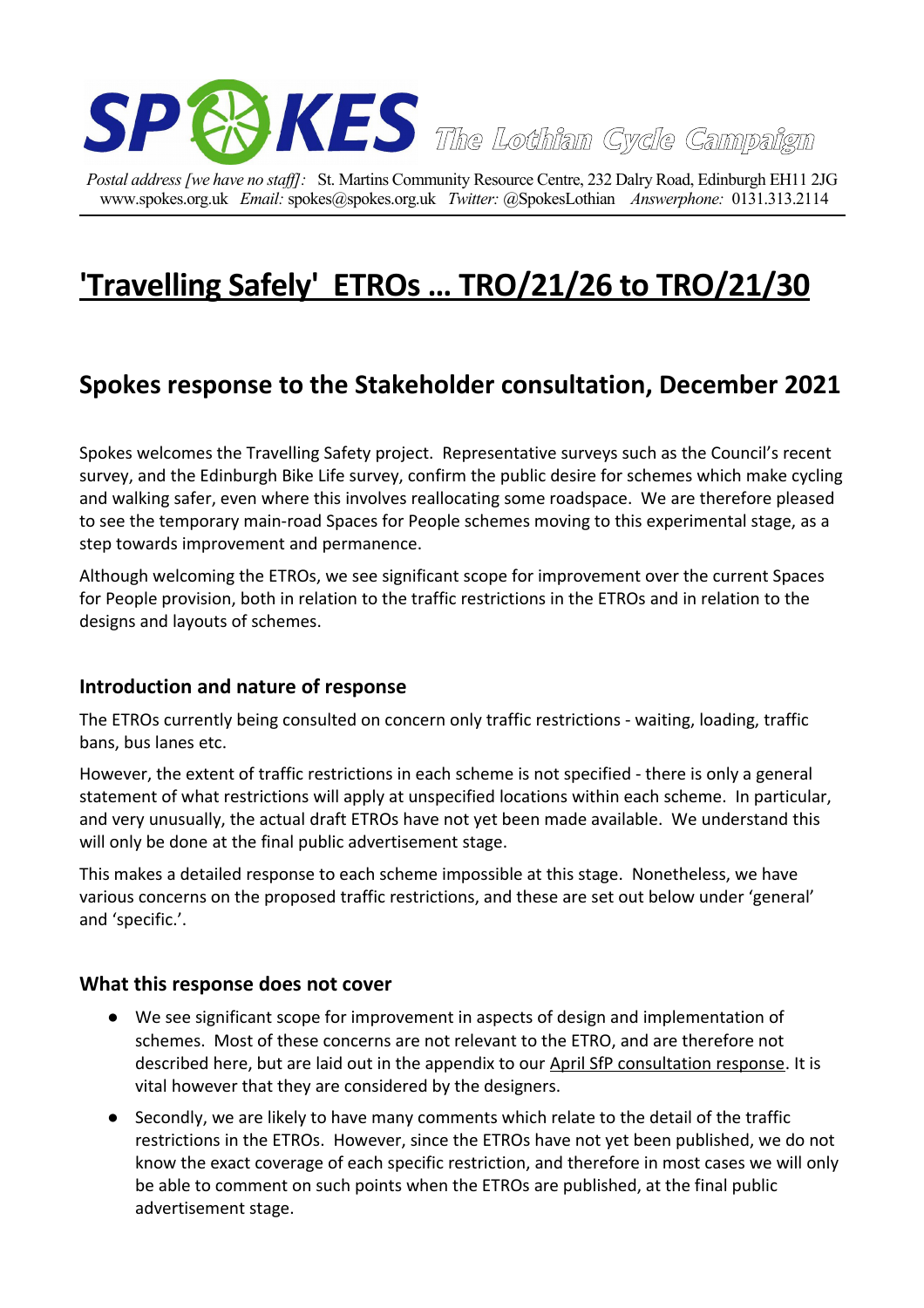## **General - issues needing addressed in all the ETROs**

- We understand that once an ETRO is approved by Committee, the traffic restrictions in the Order cannot be tightened during the operational period of the Order, but can be relaxed. Therefore it is vital that the draft Order at the outset includes the maximum restrictions that may conceivably be required.
- It is our understanding that once the ETROs are in force the Council , during the experimental period, has the power to change layouts and designs, several times if necessary, as long as the designs remain compatible with the ETRO traffic restrictions. For example, defenders can be added, moved, or replaced by kerbing; signs can be changed, and so on, provided compatibility is retained with the traffic restrictions in the Orders. Please advise if this is incorrect.
- For protected cycle lanes to be effective and reliable, and to cater for users who fear traffic, it is essential that kerbside parking in such lanes is avoided. For many potential cyclists, the need to pull in and out of the traffic stream, let alone the added danger of 'dooring,' makes the entire route unusable. This is particularly important for corridors specifically designed to encourage cycling, such as the Travelling Safely corridors. Therefore:
	- **Where loading is allowed** this should be outside the cycle lane, not kerbside. Furthermore, to ensure that vehicles do not stop kerbside, the cycle lane should be protected by defenders at such locations.
	- We recognise the need to cater for **disabled parking**, unloading of wheelchairs, etc. Each potential location should be carefully assessed and treated on its merits, avoiding kerbside parking wherever possible for the reasons above, notably that such parking may result in some categories of cycle lane user, such as children, being prevented from using the cycle lane at all. However, if there are locations where such kerbside parking is nonetheless unavoidable, measures should be undertaken to maximise the safety and confidence of cyclists pulling out into traffic to pass vehicles parked in these areas . Furthermore, physical and enforcement measures should be built in to guarantee that the parking spaces are used solely for the allowed purposes.
	- **All bus lanes** should be 24/7). This is the most effective way to avoid, or substantially reduce, kerbside parking in bus lanes. 24/7 should apply even where there is a protected cycle lane to the left, as in London Road - see below.
- Where **speed limits** have been lowered in the SfP TTROs, these should be retained in the ETROs in all cases.
- Where **one-way traffic** is proposed (whether or not it is pre-existing) there should always be a cyclist exemption, in line with Council policy.
- We request to know what ongoing monitoring and evaluation is planned for each project. Will regular traffic counts be undertaken, and journey times be measured, for example?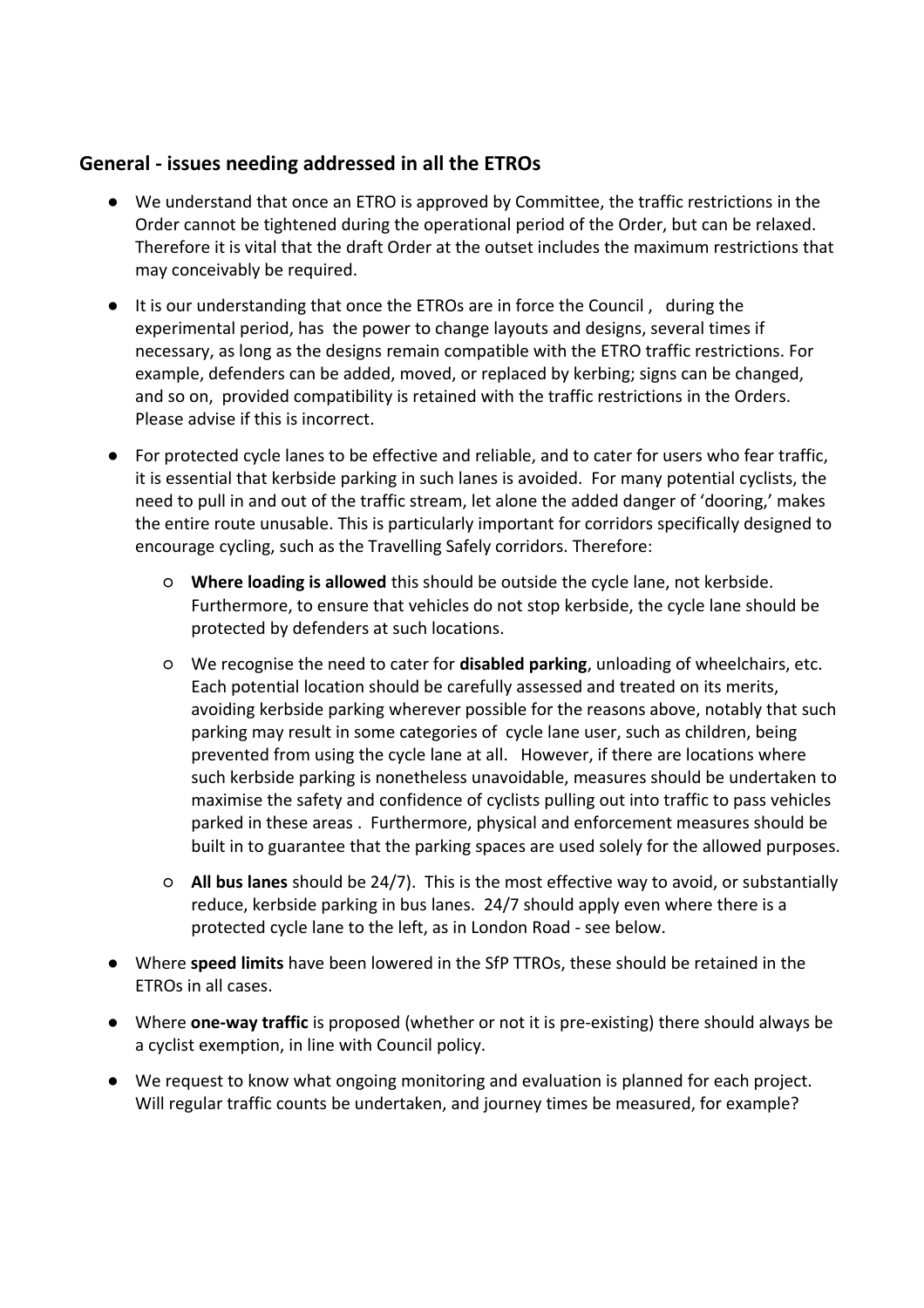## **Specific - City Centre**

- **CC2 Cockburn Street** There should be a cyclist exemption to the one-way, in line with Council policy. Also we request the rationale for the vehicle exemptions listed and whether this overrides the existing "Pedestrian Zone" (excl. Loading 06:30 - 10:30am) at all times. This zone operated successfully for decades and it is deeply concerning to see vehicles driving and parking at all times through what should be a safe pedestrian and cycle zone.
- **CC3 Victoria Street** We presume that, although traffic will be 2-way, there will be a closure at the Grassmarket end (with turning circle) so that Victoria Street is not a through-route. The closure should allow cycle access. Also we request the rationale for the vehicle exemptions listed and whether this applies at all times. It is concerning to see vehicles driving and parking at all times through what should be a safe pedestrian and cycle zone.
- **Addition The Mound** Whilst it has been good to see the replacement of the original wand units with the more robust defenders on most of the Mound, it is extremely concerning that at the tightest points the cycle lane has been made unprotected. We are aware this is supposedly necessary because of the lengthy North Bridge closure to northbound buses. However the fact that buses previously operated successfully here suggests this is unjustified. There are already multiple photos on social media of motor traffic encroaching into the cycle lane on these corners. To thus endanger cyclists, particularly during a period when north / south routes are limited, is extremely concerning. **This needs urgent attention**, whether or not that requires an amendment to the ETRO.

#### **Specific - North**

- **N2 Bellevue to Canonmills & Broughton Street** Significant changes are likely to be needed to the ETRO. We are concerned that cycle facilities have been removed between Canonmills and Broughton Road, and that there is a lack of clarity about the status of the measures at Broughton Street and at the roundabout, as these are not shown on the consultation map (we understand this may be a mistake). The ETRO must include traffic restrictions which allow for safe and convenient cycle routes throughout. **We are particularly concerned** that no restrictions on waiting or loading are shown on **Broughton Street**, as the uphill cycle lane here is extremely valuable for cyclist safety and confidence. Furthermore, this cycle lane should be extended to the top of street - it is clearly possible given that the inside lane here is currently closed as part of the tramworks Traffic Management Plan. Finally, any waiting/loading restrictions that support the roundabout safety measures must be retained and extended to provide for direct pedestrian crossing facilities at the footway "buildouts".
- **N4 Ferry Road** Waiting by coaches should not be permitted, and nearby parking should be sought. Even if drop-off only is permitted, this brings the alternatives either of a large group of people exiting from the bus into the cycle lane, or, if the parking is kerbside, forcing cyclists out into the main traffic lane outside of the bus.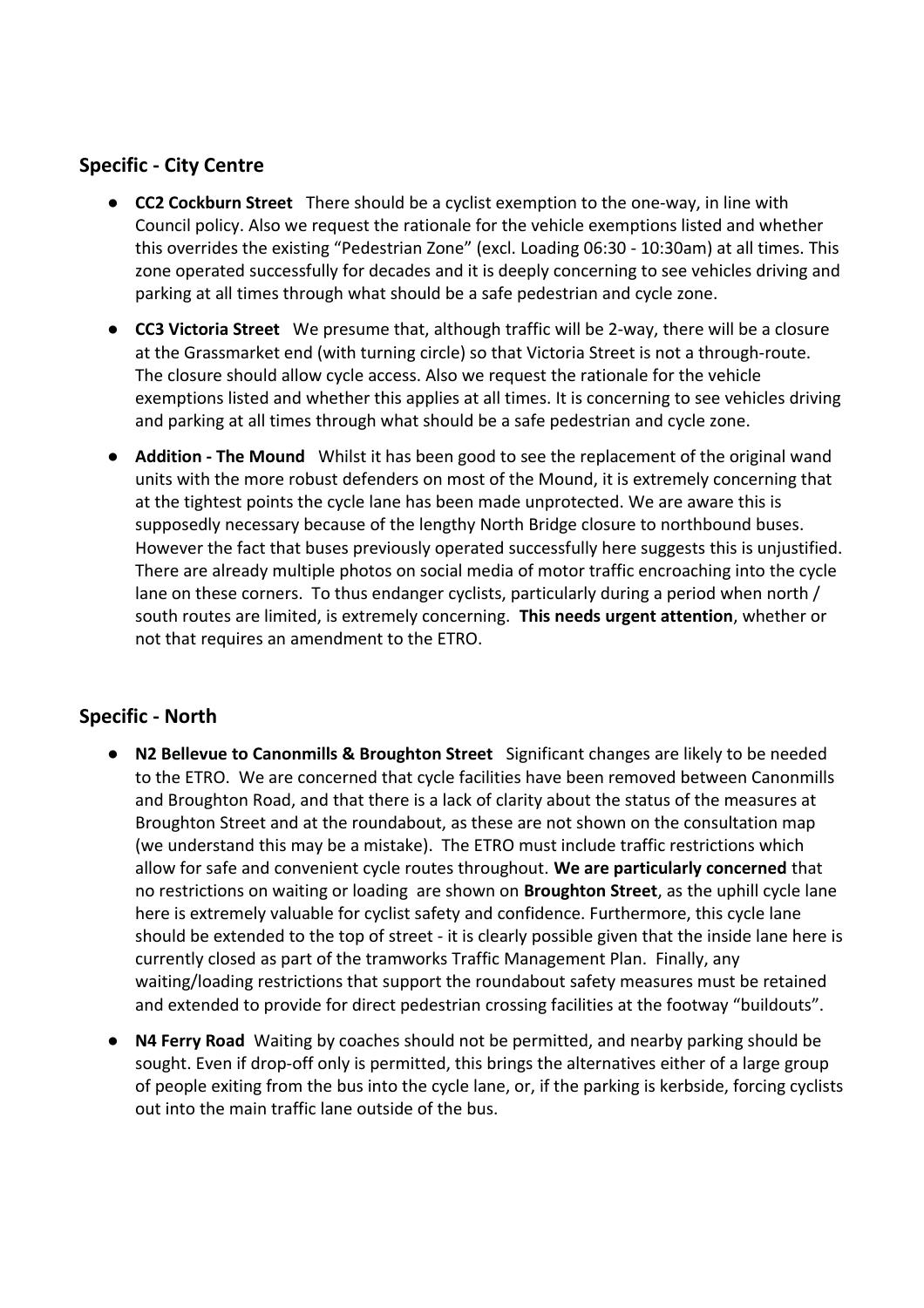#### **Specific - East**

- **E1a Seafield Street**. No comments
- **E1b Seafield Road East** This is marked on the plan between the bridge and the south end of Seafield Way (800m). So far as we know there are no current SfP changes on this section and there is no reference to it in the text.
- **E2 Kings Place** There is currently an attempt to provide some blue badge parking at the foot of Kings Road but as this is just a couple of signs on a barrier and presumably unenforceable it is routinely ignored. Should enforceable blue badge parking spaces be included in the ETRO?
- **E3 Duddingston Road** There are two primary schools fronting onto this road. It is essential that the full length of the protected cycle lanes is protected at all times, but particularly during school drop off and pick-up times so that parents can rely on the safety of the cycle lanes for their children. The need for protection is discussed further above, under the 'General' subheading.
- **E4 Stanley Street**. The current situation is that Hope Lane is fully open and drivers can drive down and park as far as the end of the pedestrian bridge. This means pedestrian and cycle traffic has to cross a 'live' road again, on a tight bend where drivers are often reversing, turning or parking. We recognise that local residents have asked for this space and that drivers are normally slow. However, the ETRO needs to cover a sufficient section of Hope Lane to allow for any changes to be tried out here to improve pedestrian safety.
- **E5 Duddingston Road West** The speed limit should be retained at 20mph, as per general points above, There are issues with the current layout around Old Church Land and the bends at Bawsinch. Any ETRO needs sufficient restrictions to allow for adjustments to the layouts to be trialled in these areas.
- **E6 A1 Corridor** The bus lane should be 24/7, for the reasons in the General section above. Secondly, we are concerned over the interruptions to the continuity of the cycleway: to allow this to be rectified during the experiment loading and waiting restrictions may need to be added to the ETRO. Finally, we highlight a further bus lane issue, though we are not sure if remediation would require further changes to the ETRO beyond the 24/7 change. The London Road protected cycle lane is in part "kerbside," to the left of the bus lane. However, there are buildouts at the bus stops where cyclists have to use the bus lane - this would be less serious if the lane were 24/7, but the position even then is much worse when a bus is at the stop, as the cyclist then has to move out yet further, into the main traffic lane. Redesign is vital, and the ETRO should include any further restrictions that might be required for this, as part of the experiment.